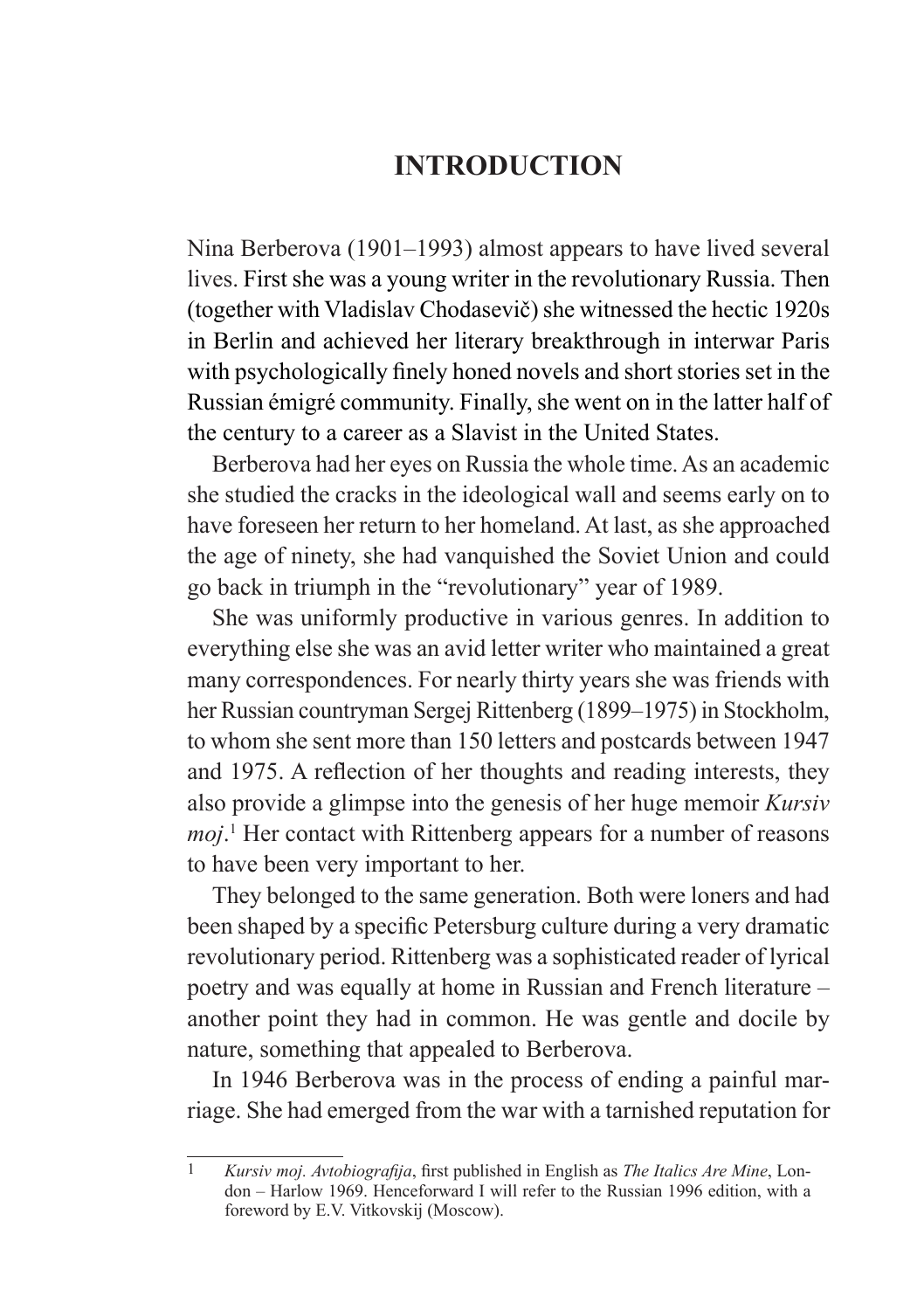having collaborated with the German occupiers of Paris.<sup>2</sup> With little income and in the straitened circumstances of postwar rationing, she came to Stockholm in November 1946 to collect her royalties for her book about Čajkovskij, which had just appeared in a new Swedish edition<sup>3</sup>

Čajkovskij was homosexual, and it was this previously wellconcealed side of him that she revealed to be the evident source of his serious depressions and personal problems. Berberova was deeply interested in gender crossings. It was not for nothing that many of her favorite authors were (often self-revealing) homosexuals such as Proust, Gide, Montherlant, Verlaine, Wilde, Tennessee Williams, and Kavafis. Here she seems to be processing some sort of fundamental gender ambiguity of her own. For the most part, she does not explicitly talk about homosexuality in her letters, but she constantly alludes to the subject indirectly. Throughout the thirty years of her correspondence with Rittenberg she stubbornly asks him about the inner self that he refuses to disclose to her. She must have suspected and understood the homosexual orientation that appears to have had a connection with the recurrent emotional problems he encountered in a milieu where such a profile was still taboo.

Rittenberg was Jewish, the son of a well-known St. Petersburg lawyer. He became interested in literature at an early age. After the Bolshevik revolution he emigrated to Finland. He spent the 20ies in Helsinki. In the 1930s he became the assistant editor-in-chief of the émigré literary journal *Žurnal Sodružestva*, which was published in Viborg 1933–1937.<sup>4</sup> As he himself described it in a letter to Gleb Struve, it was he who "in practice edited" this "teeny little journal."5 He was very active as a reviewer, writing about both new poetry

<sup>2</sup> See Maksim Šraer, "Perepiska I.A. Bunina i N.N. Berberovoj (1927–1946). Vstupitel'naja stat'ja," *I.A. Bunin. Novye materialy*, vyp. II, Moscow 2010.

<sup>3</sup> Nina Berberova, *Tjajkovskij. En ensam människas historia*, Stockholm 1946 (first edition 1936).

<sup>4</sup> See *Redakcionnaja perepiska "Žurnala Sodružestva" za 1932*–*1936 gody*, ed. A.G. Timofeev, St. Petersburg 2010.

<sup>5</sup> Letter of 5 December 1970 (Hoover Institution Archives. Box 34. Folder 18), quoted in A.G. Timofeev, "'*Žurnal Sodružestva*' v istorii russkoj slovesnosti. Načalo puti (1933–1934)" in the above-mentioned work, 16.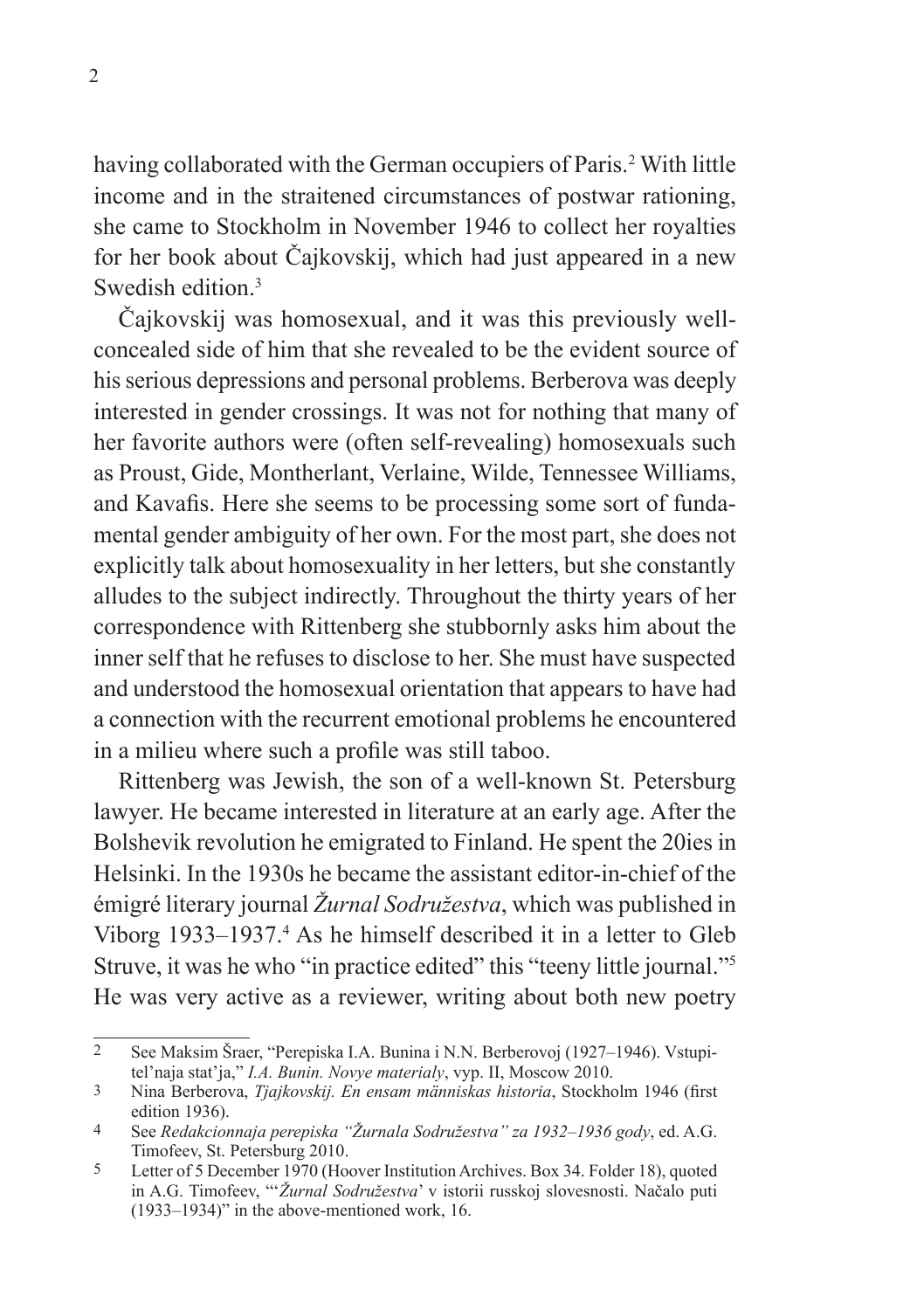and new prose in exile. He paid tribute to poets such as Boratynskij and Brjusov in connection with jubilees and wrote an obituary for Michail Kuzmin. He also occasionally touched on political issues, and he published his own poetry. At the same time, of course, he built up an important contact network. In 1944, when the Soviet pressure on Finland increased, he emigrated to Sweden.

How did Berberova end up in Sweden? Through Vladimir Zlobin in Le Cannet in Provence in the summer of 1946 she had become acquainted with the Swedish artist Greta Gerell, a confidante of Zinaida Gippius. Gerell had a special knack for making friends with female Russian art figures (which one day would result in her remarkable relationship with Svetlana Allilueva), and when she heard that Berberova was owed money that could only be paid in Stockholm, she immediately invited her to Sweden.<sup>6</sup>

Berberova's singular curiosity about people took the form of an increasingly high regard for the artistic confession. She explained to Gerell that she viewed Strindberg – the author of *Plaidoyer d'un fou* – as a pioneer in the genre and that she very much hoped to take advantage of her trip to Stockholm to indulge her interest in the Swedish writer by visiting his grave and getting in touch with his third wife, who was still alive at the time. Such were her plans for the trip.

Berberova now got a useful change of scenery and was also able to meet the actress Harriet Bosse, Strindberg's wife for a few years at the beginning of the century.<sup>7</sup> She attended the Nobel ceremonies in the Stockholm Concert House (where literary laureate Hermann Hesse, however, was conspicuous by his absence).8 Most important of all, on December 13, when Swedes celebrate St. Lucia's Day, she met Sergej Rittenberg.

Berberova and Rittenberg were naturally in tune with each other.

<sup>6</sup> Greta Gerell, *Med egna ord* ("In My Own Words"), ed. K. Neuschütz, Stockholm 2007, the chapter "Paret Gippius-Merežkovskij" ("The couple Gippius-Merežkovskij").

<sup>7</sup> See Berberova's own account of the meeting in her diary entries from Sweden in *Kursiv moj*, 503–504.

<sup>8</sup> In an interview with *Svenska Dagbladet* on 11 December 1946 "the young and charming Russian-French writer" talks about her future literary plans.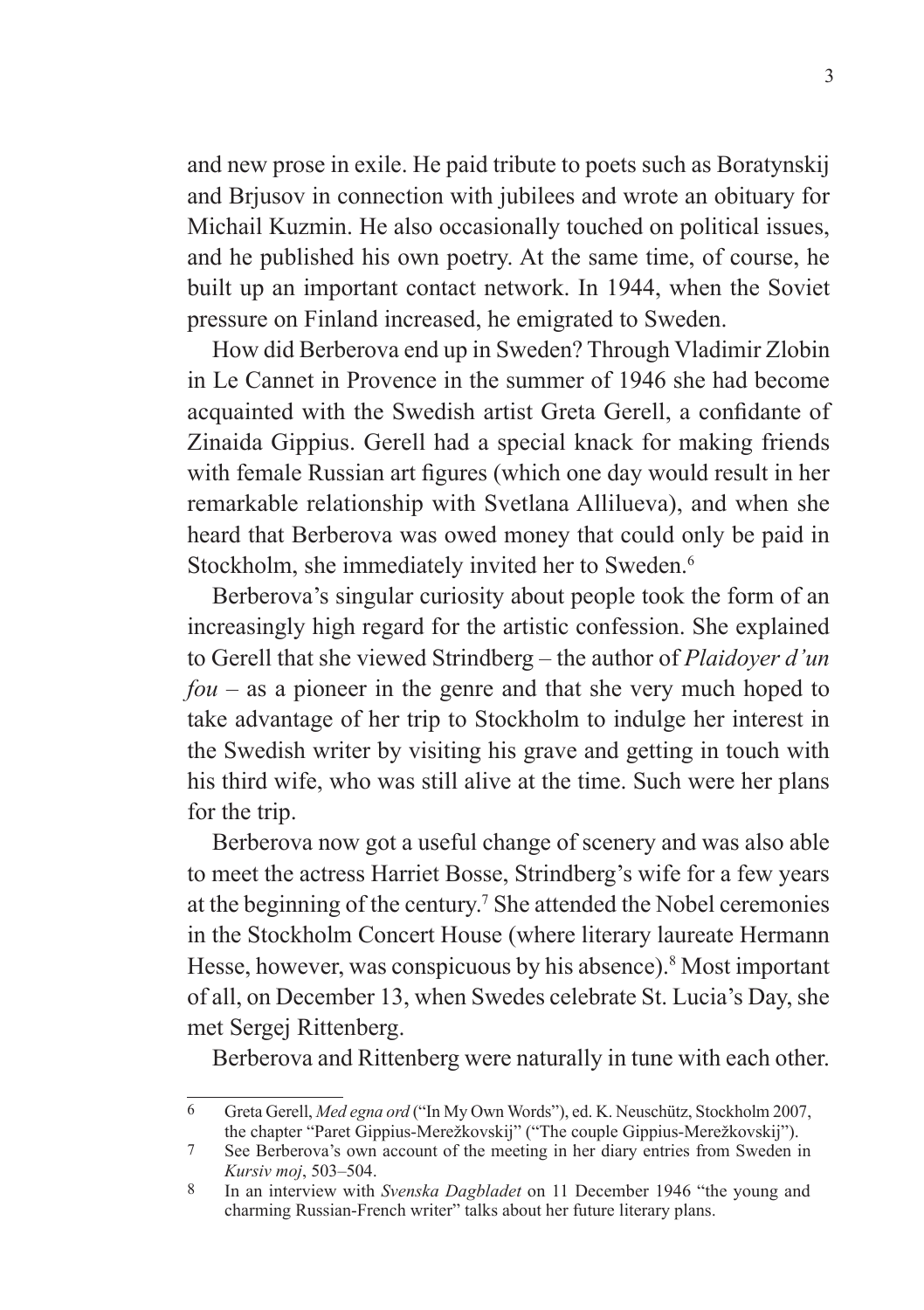They took walks together, talked about literature and visited Swedish Slavists. It was almost as though she had sent for this friend from Petersburg, and in his Stockholm (which was not without similarities with the old Russian capital) she felt at home.<sup>9</sup>

Soon it was agreed that Berberova would return in the summer of 1947 to spend a few weeks in the archipelago north of Stockholm, where Gerell had a studio on Hemmarö, some distance from civilization, with no roads, electricity or telephone. There as well was Gerell's mentor, the gymnasium principal Greta Asplund. They went sailing and fishing. Berberova managed to overcome the hydrophobia she had suffered from her entire life. In Stockholm she strolled around the Skansen zoo and open-air museum, accompanied everywhere by Rittenberg.10

Soon Berberova was divorced and began writing a novel. She published the newly written monograph *Alexandre Blok et son temps* and her own translation of Dostoevskij's story "Večnyj muž." She got a job at *Russkaja mysl'* and became affiliated with *Novyj Žurnal* in New York. In letters to Rittenberg she refers with a certain humorous distance to Sweden as a land of happiness like France in the troubled imagination of Čackij toward the end of Aleksandr Griboedov's *Gore ot uma*, and describes Stockholm's "Tivoli" as a wonderful recreational point. Sweden was therapeutic for her. In the summer of 1948 she was back on Hemmarö and refreshed herself even more.

In 1949 Berberova covered the Kravčenko case in Paris for the émigré press, soon developing the reports into a book. She had in fact casually entertained thoughts of emigrating to Stockholm, but now she tried instead to lure Rittenberg to Paris. She thought that he should establish himself as a literary critic and pursue the career he had begun at *Žurnal Sodružestva*. Her appetite was whetted by his review of her new story collection *Oblegčenie učasti* (which she managed to publish in *Novyj Žurnal*). Well written and generous, it focused on the lucidity and painful duality of her character portraits.

<sup>9</sup> Cf. Berberovas diary entries in *Kursiv moj*, 504–507.

 $1<sup>1</sup>$  fo8–510.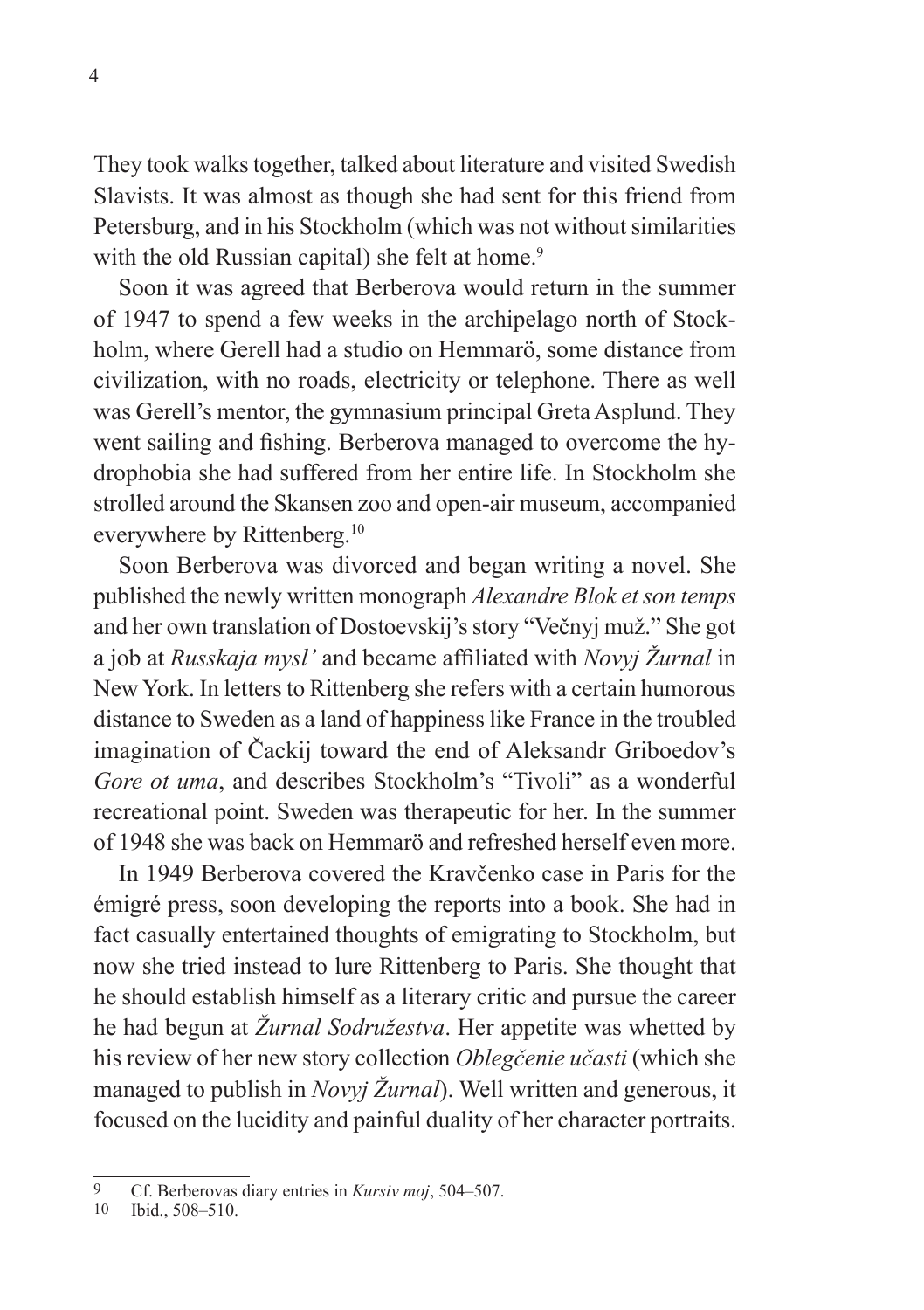This was just how she wanted to be judged. Still, it seemed as though in his new role as a teacher in Swedish exile Rittenberg had stagnated as a journalist. Despite Berberova's encouragement he was unable to resume writing and reviewing. That part of his life was over.

For most of 1950 Berberova had no intention of following in the footsteps of émigré colleagues who were moving to the United States. Toward the end of the year, however, something happened. In letters to Rittenberg she had complained that the writer collective in Paris consisted of decrepit oldsters. Tėffi and Aleksej Remizov were struggling with poor health, the aging Ivan Bunin became more and more fragile, Georgij Ivanov suffered from alcoholism. She also shared the overall European sense of catastrophe. Late in the year she suddenly decided to take the big step. She emigrated for the third time and to the fourth language in her life.

Soon Rittenberg's life as well entered a new phase. After supporting himself for several years by teaching evening courses, now he secured a position as a Russian instructor at Stockholm University.

Berberova at first worked at various part-time jobs and for Tolstoj's daughter Alexandra at the Tolstoy Foundation. Remarkably energetic and ever hungry for new impressions, she was clearly stimulated by the youthful streak in the American mentality. Here she felt rejuvenated. Now that she was settled in her new society, the high point came in 1958 when she was offered a university teaching position. And so she began a new life as a Slavist at Yale University in close and creative contact with talented young students. Rittenberg as well had a position in Stockholm, albeit a more modest one teaching conversation at Stockholm University.

It was also in 1958 that Berberova published "Mysljaščij trostnik" in *Novyj Žurnal*. The story is set in the Stockholm she knew so well from her walks with Rittenberg. It tells about a woman who is forced to separate from her beloved at the outbreak of WWII. She comes to Sweden and finds him married: a spineless weakling. Shortly after it came out Berberova sent the story to Rittenberg asking for his expert opinion. Was her depiction of Stockholm accurate? His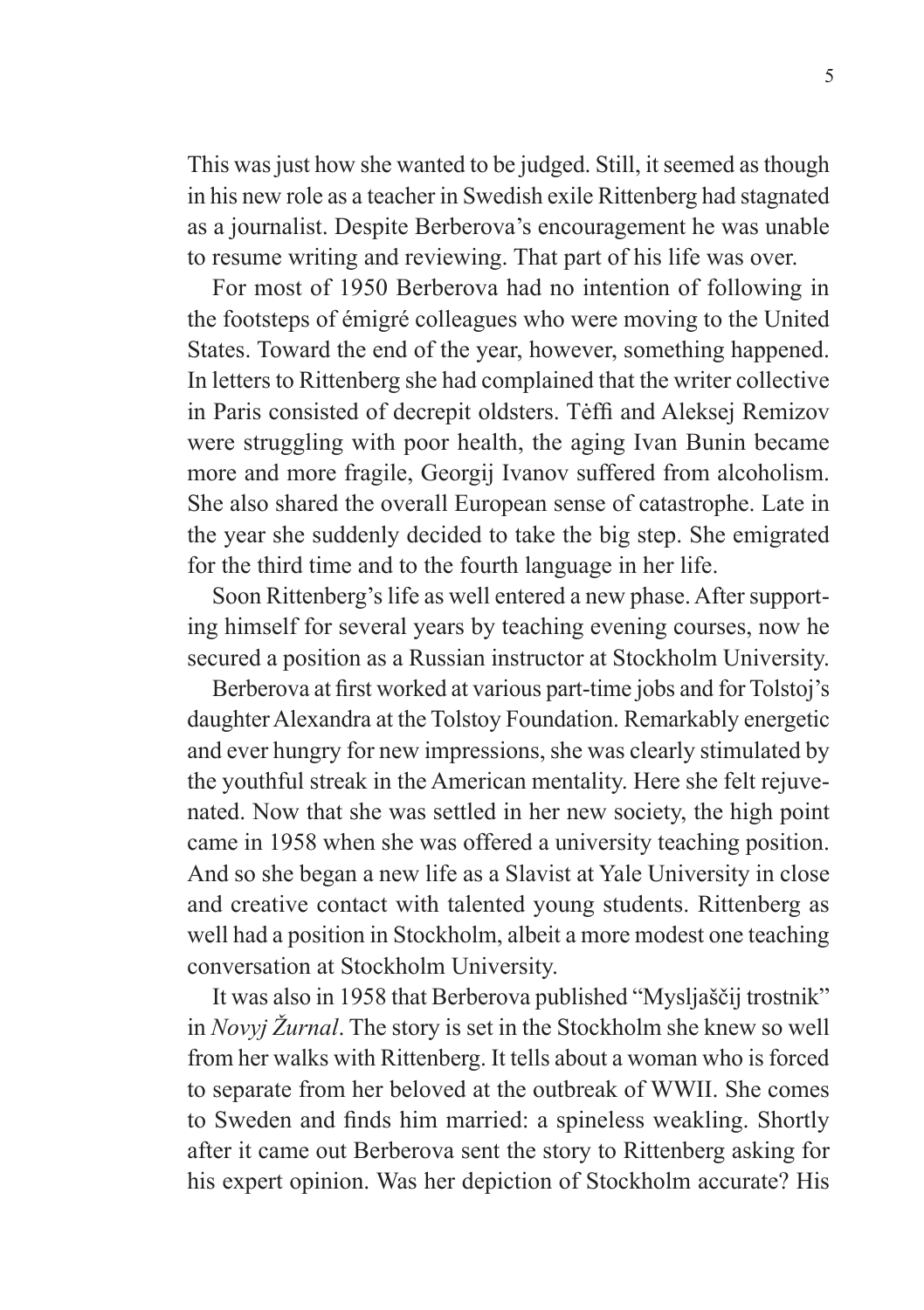judgment meant a lot – the story could be viewed as her homage to the nation that – exaggerating only slightly – had provided the starting point for her return to literature.

In the summer of 1959, after almost forty years in the West, Sergej Rittenberg paid his first visit to Leningrad. He saw his sister Tat'jana, who was married to the writer Jurij German. He went back to his literary haunts and met survivors from the past. This became a recurrent summer ritual for him. Eventually he managed to find some of Berberova's schoolmates and confirm her parents' tragic fate in the Siege of Leningrad. Understandably, his reports were extremely important to Berberova. He had built a bridge to the city that was constantly in her thoughts.

Berberova was especially preoccupied with Anna Achmatova, the very quintessence of Petersburg culture and its ability to survive. Her poetry – the remarkable depiction of the fate of an entire nation in *Requiem* and *Poem without a Hero* – was gradually realizing even greater potential now that it was published in the West. Rittenberg called on her in 1962 and 1964 and reported in detail on his conversations with her. He had in fact discovered her almost fifty years earlier, even before Berberova. As a fourteen-year-old he had read and been deeply impressed by her recently published *Četki* – thus it was through her that he became acquainted with modern Russian poetry. As he reported in a Swedish interview three years before his death, in 1916 he heard her recite her poetry at an event where Osip Mandel'štam and Sergej Esenin were also on stage.<sup>11</sup> His contact with Achmatova finally led to a meeting with her in connection with her sensational trip to the West: taking what was for him a typically modest position, he was in the background when Berberova saw her again after nearly half a century in Paris the year before she died.<sup>12</sup>

<sup>11</sup> Sergej Rittenberg, "Minnen från Petersburg och dess poeter" ("Memories of St. Petersburg and its poets"), *Lyrikvännen* 5 (1972), 42–45 (translated by Bengt Jangfeldt, who was responsible for the interview together with Lars Erik Blomqvist and Magnus Ljunggren). Here he also talks about his recollections of Konstantin Bal'mont, Nikolaj Gumilev and Georgij Adamovič. There is a more detailed account of these early impressions in a recorded version.

<sup>12</sup> See *Kursiv moj*, 600–601.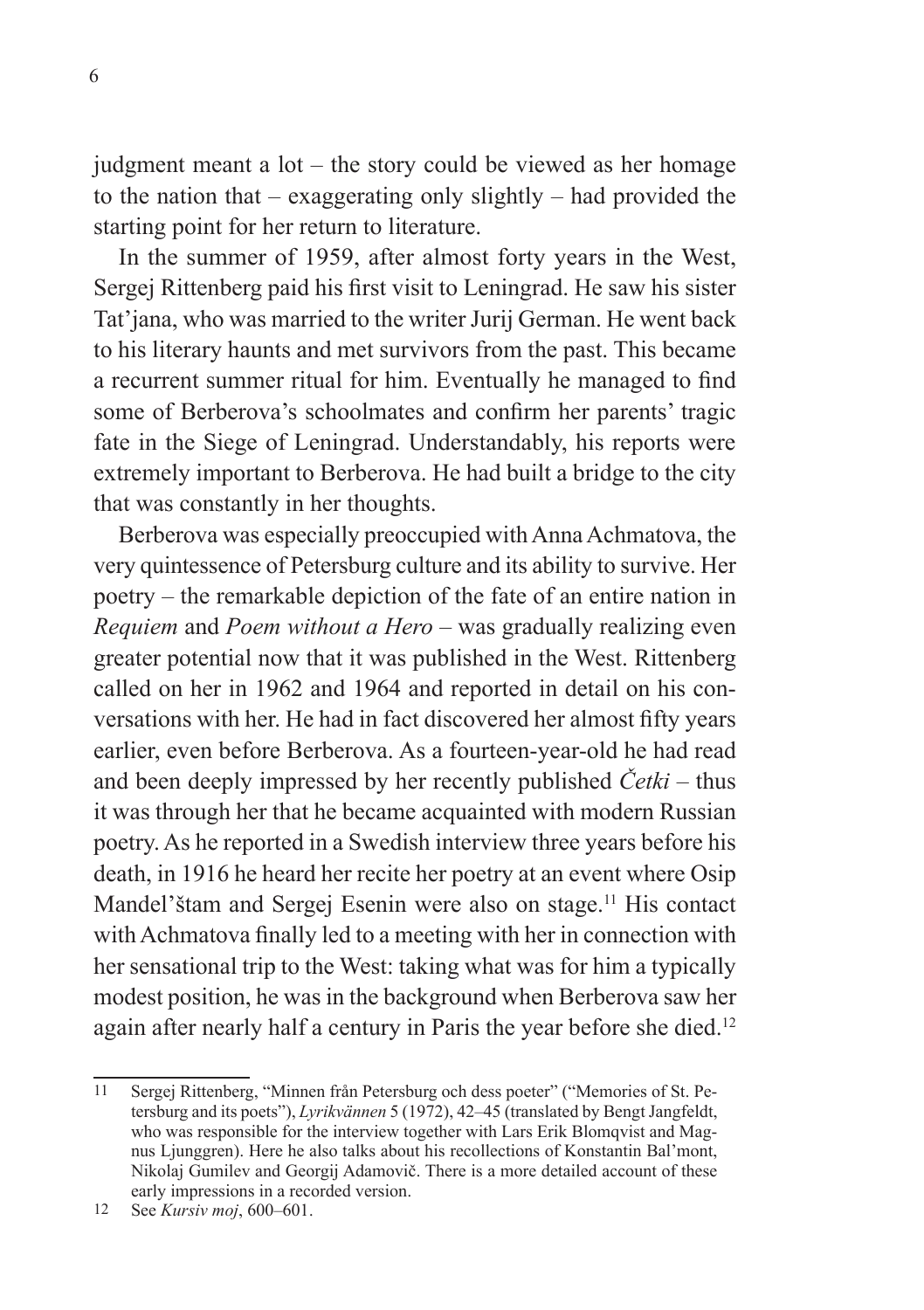In the 1960s Berberova gradually established herself as a scholar. In 1963 she moved to Princeton. She was influenced by modern structuralist theory in her articles on the new Thaw literature and especially the literary discourse in the post-Stalinist Soviet Union. She read *Voprosy literatury* and came to the conclusion that Marxist analysis was no longer viable. Arguments suffered from circular logic, and the ideology underlying the much-vaunted theory of Socialist Realism was a deeply fractured edifice. That was her conclusion in her study "Sovetskaja kritika segodnja" in *Novyj Žurnal* in 1966, the same year Andrej Sinjavskij and Julij Daniėl' were harshly sentenced to years in a labor camp for their satires, which marked a swing of the pendulum after the liberation of the late 1950s and early 1960s.

Berberova was now closely monitoring developments in the Soviet Union, especially in Leningrad. She followed every phase in the reconquest of the legacy of the "Silver Age." She took note of every new artistic breakthrough. With help from Rittenberg she had her eye on the young Iosif Brodskij even before he was tried for parasitism in 1964. She read and reviewed Solženicyn's major novels *Rakovyj korpus* and *V kruge pervom* in samizdat before they were translated into Western languages. She followed the emergence of the new Soviet civil rights movement. Typical of her is the fact that early on she had taken up correspondence with writers and literary scholars in Leningrad and thereby once again became a member of the "Petersburg intelligentsia."

Rittenberg's nephew, film director Aleksej German, has said that Rittenberg came on these summertime trips like a fascinating visitor from a different civilization. Rittenberg was preceded by his friend Leo(nid) Lindeberg, a poet living in exile in Finland, who in 1953 reportedly turned up unannounced in the middle of the night with greetings to the Germans from Stockholm. That startling visit is reflected in a charged scene in the 1999 film *Chrustalev, mašinu*! Rittenberg deeply impressed his young nephew with his profound knowledge of Russian poetry.<sup>13</sup>

<sup>13</sup> See Anton Dolin, *German. Interv'ju. Ėsse. Scenarii*, Moscow 2011.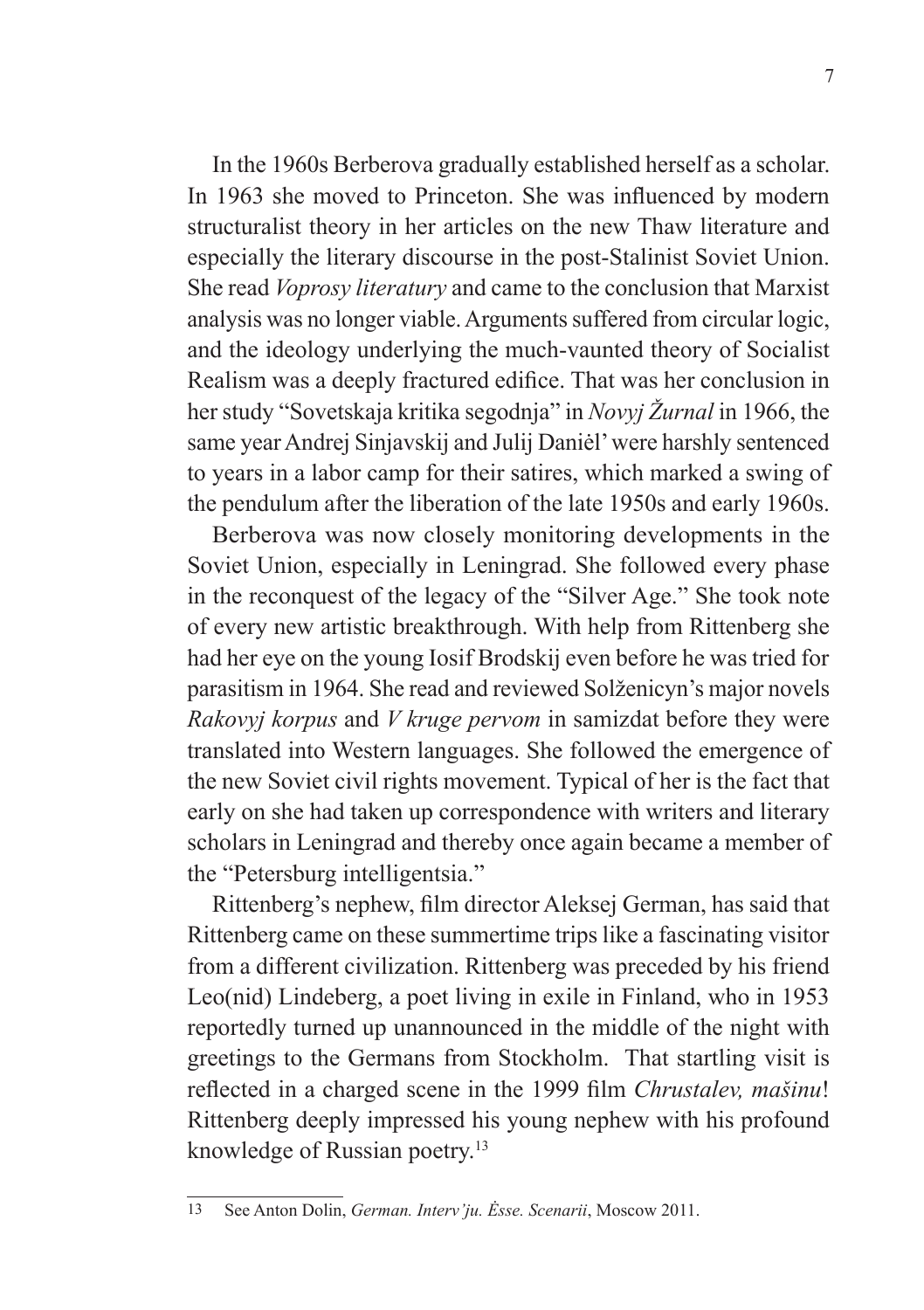Thus Berberova was early on aware that Soviet dogmas were disintegrating. In letters from 1969 – an important boundary marked by the invasion of Czechoslovakia and Andrej Sacharov's breakthrough the year before – she describes this ongoing ideological erosion based on her reading of *Voprosy kommunizma* and other materials. It was as though she knew already that the Soviet Union was going to fail, and she clearly felt that her own time was coming.

At this point her memoirs *Kursiv moj* made its grand entry, and Berberova found herself in the role of a unique witness to the times. She knew how to take advantage of impressions as she sought to provide unexpected details and reveal secrets. She was not always reliable. She in particular glossed over her ignominious time in Nazi-occupied Paris, something that reviewers of the book duly noted. She attempted to defend herself in a tacked-on afterword.

There is no escaping the fact that while in Paris Berberova wrote a poem portraying Hitler as a Shakespearean hero ("Šekspiru"). In one letter to Rittenberg she does seem to be expressing her shame. She says that she simply couldn't bear to see the journalist Aleksandr Bachrach siding with Stalin during the "Soviet patriotism" of the 1940s. Whereupon she compares herself to Bachrach: "He served one master, I quite a different one."14

When writers began to be allowed (or forced) to leave the Soviet Union in the 1970s (by which time Berberova had retired but was still very much in contact with Academia), she arranged to meet a number of them, not least Joseph Brodsky, who was now based in Michigan.

Toward the end Berberova and Rittenberg's familiarity seems not fully as genuine as it was in the 1960s. She was a recognized professor emerita who was still dynamically active and could view herself (in accordance with the American definition of success) as "permanently happy."15 Rittenberg, in contrast, had unfortunately never achieved the appreciation he deserved at Stockholm University.

<sup>14</sup> Letter of 17 December 1951.

<sup>15</sup> Letter of 4 February 1975 (Berberova's underlining).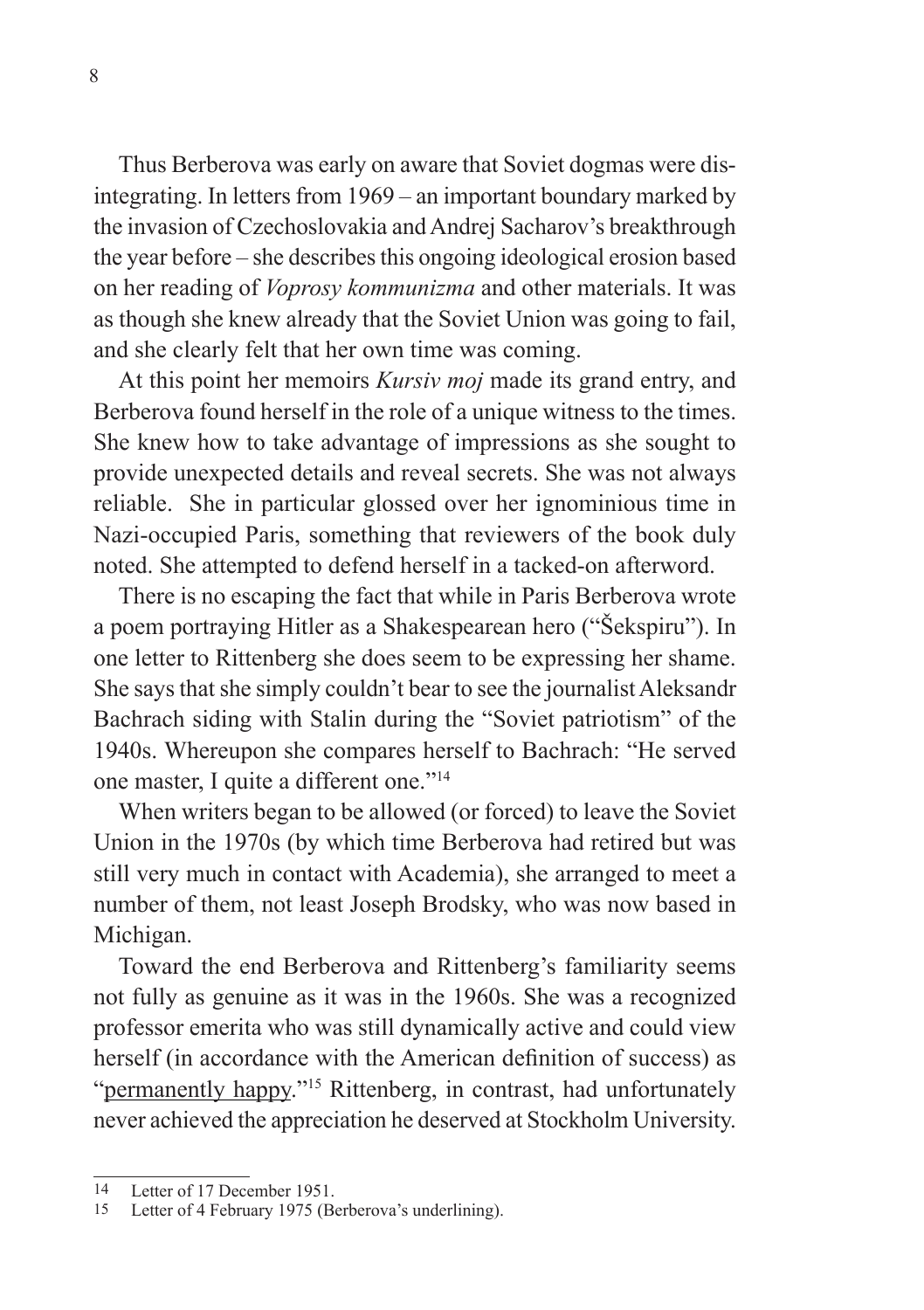He had embarrassingly lost his position without being either honored or thanked. His bouts of depression deepened, and he was as unable as ever to express his pain. The end came in the fall of 1975, shortly after Berberova had crowed about her "shameless happiness," when he chose to take his own life.

There is a footnote here. As one of Rittenberg's students I inherited his archive, and I read in his correspondence how pleased Berberova was to have gotten in touch with her closest friend, the poet and photographer Ida Nappel'baum. While on a research grant to the Soviet Union in 1977 I looked her up and later relayed my impressions of the visit to Berberova. In 1983 I sent Berberova my dissertation on Andrej Belyj's *Peterburg*. 16 She was an exceptionally early admirer of the novel. In 1951 she wrote that "he who is deaf" to this work "is deaf to his time,"17 and in 1975 she helped arrange a symposium in Kentucky that marked the beginning of the late twentieth-century Belyj renaissance in the United States.

Berberova's response to my dissertation was very positive – and personal, perhaps because it touched upon her special idiosyncracies. She had known Belyj and held his art in remarkably high esteem. Through a close reading in her own spirit, I connected his person to his writing and attempted, among other things, to uncover a homosexual component in his psyche.

In her letter to me she described how Otto Weininger and his ideas about bisexuality had helped her understand her own personality. She wanted to discuss further with me Belyj's – and his entire generation's – sexual inhibitions. At first we agreed to meet in Paris and then in Philadelphia, but unfortunately it all came to naught. When I was in her vicinity in the United States in 1987 she was supposed to meet me with her car at the station, but she fell ill with the flu and the meeting had to be canceled.

Soon Berberova was ready to return to the Soviet Union. In 1989, the year that marked the definitive breakthrough of perestroika and

<sup>16</sup> *The Dream of Rebirth. A Study of Andrej Belyj's Novel Peterburg* (Stockholm 1982).

<sup>17</sup> Nina Berberova, "A Note on Andrey Biely," *Russian Review* 2 (1951), 101.